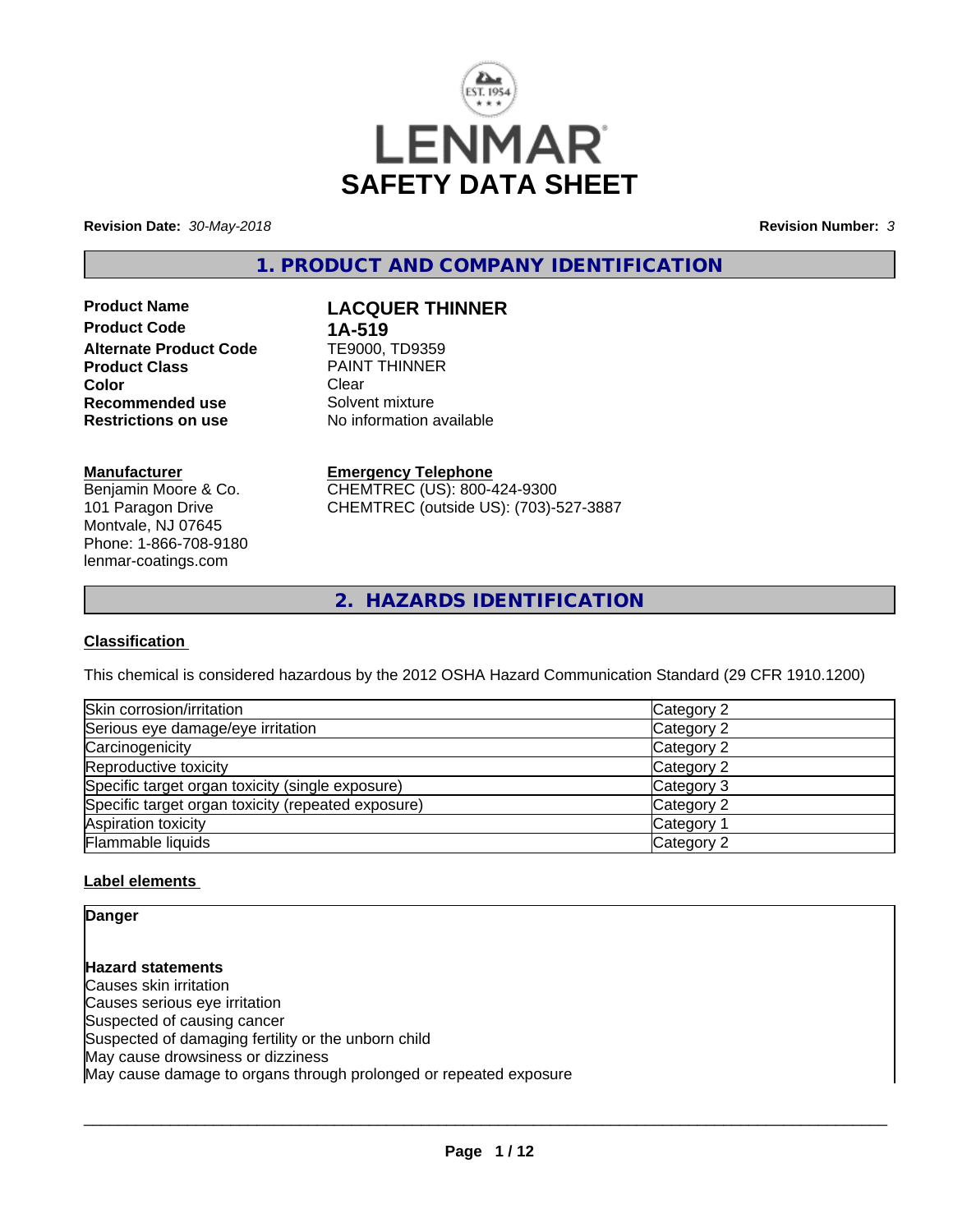May be fatal if swallowed and enters airways Highly flammable liquid and vapor **Appearance** liquid **Odor** little or no odor

#### **Precautionary Statements - Prevention**

Obtain special instructions before use Do not handle until all safety precautions have been read and understood Use personal protective equipment as required Wash face, hands and any exposed skin thoroughly after handling Wear eye/face protection Do not breathe dust/fume/gas/mist/vapors/spray Use only outdoors or in a well-ventilated area Keep away from heat, hot surfaces, sparks, open flames and other ignition sources. No smoking Keep container tightly closed Ground/bond container and receiving equipment Use explosion-proof electrical/ventilating/lighting/equipment Use only non-sparking tools Take precautionary measures against static discharge Keep cool

 $\overline{\phantom{a}}$  ,  $\overline{\phantom{a}}$  ,  $\overline{\phantom{a}}$  ,  $\overline{\phantom{a}}$  ,  $\overline{\phantom{a}}$  ,  $\overline{\phantom{a}}$  ,  $\overline{\phantom{a}}$  ,  $\overline{\phantom{a}}$  ,  $\overline{\phantom{a}}$  ,  $\overline{\phantom{a}}$  ,  $\overline{\phantom{a}}$  ,  $\overline{\phantom{a}}$  ,  $\overline{\phantom{a}}$  ,  $\overline{\phantom{a}}$  ,  $\overline{\phantom{a}}$  ,  $\overline{\phantom{a}}$ 

#### **Precautionary Statements - Response**

IF exposed or concerned: Get medical advice/attention

**Eyes**

IF IN EYES: Rinse cautiously with water for several minutes. Remove contact lenses, if present and easy to do. Continue rinsing

If eye irritation persists: Get medical advice/attention

**Skin**

If skin irritation occurs: Get medical advice/attention

IF ON SKIN (or hair): Remove/Take off immediately all contaminated clothing. Rinse skin with water/shower Wash contaminated clothing before reuse

#### **Inhalation**

IF INHALED: Remove victim to fresh air and keep atrest in a position comfortable for breathing **Ingestion**

IF SWALLOWED: Immediately call a POISON CENTER or doctor/physician

Do NOT induce vomiting

**Fire**

In case of fire: Use CO2, dry chemical, or foam for extinction

#### **Precautionary Statements - Storage**

Store locked up Store in a well-ventilated place. Keep container tightly closed

#### **Precautionary Statements - Disposal**

Dispose of contents/container to an approved waste disposal plant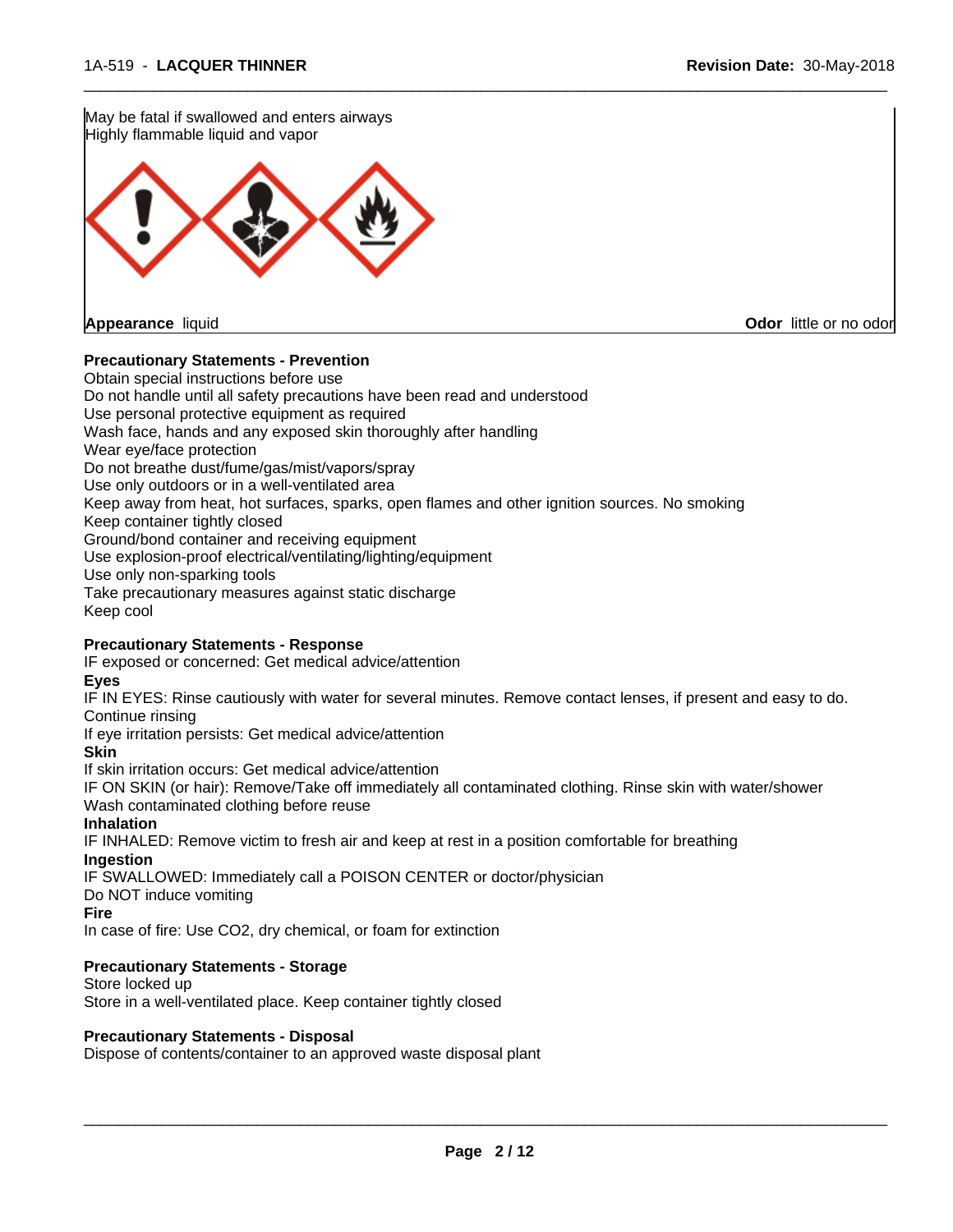#### **Hazards not otherwise classified (HNOC)**

Not applicable

## **Other information**

No information available

## **3. COMPOSITION INFORMATION ON COMPONENTS**

 $\overline{\phantom{a}}$  ,  $\overline{\phantom{a}}$  ,  $\overline{\phantom{a}}$  ,  $\overline{\phantom{a}}$  ,  $\overline{\phantom{a}}$  ,  $\overline{\phantom{a}}$  ,  $\overline{\phantom{a}}$  ,  $\overline{\phantom{a}}$  ,  $\overline{\phantom{a}}$  ,  $\overline{\phantom{a}}$  ,  $\overline{\phantom{a}}$  ,  $\overline{\phantom{a}}$  ,  $\overline{\phantom{a}}$  ,  $\overline{\phantom{a}}$  ,  $\overline{\phantom{a}}$  ,  $\overline{\phantom{a}}$ 

| <b>Chemical name</b>   | CAS No.  | Weight-% |
|------------------------|----------|----------|
| Acetone                | 67-64-1  | 35       |
| Toluene                | 108-88-3 | 35       |
| Heptane                | 142-82-5 | 30       |
| 2-Pentanone, 4-methyl- | 108-10-1 |          |
| 2-Butoxvethanol        | 111-76-2 |          |

## **4. FIRST AID MEASURES**

#### **Description of first aid measures**

| <b>General Advice</b>                            | If symptoms persist, call a physician. Show this safety data sheet to the doctor in<br>attendance.                                                                                               |
|--------------------------------------------------|--------------------------------------------------------------------------------------------------------------------------------------------------------------------------------------------------|
| <b>Eye Contact</b>                               | Immediately flush with plenty of water. After initial flushing, remove any contact<br>lenses and continue flushing for at least 15 minutes. If eye irritation persists,<br>consult a specialist. |
| <b>Skin Contact</b>                              | Wash off immediately with soap and plenty of water removing all contaminated<br>clothes and shoes. If skin irritation persists, call a physician.                                                |
| <b>Inhalation</b>                                | Move to fresh air. If symptoms persist, call a physician.<br>If not breathing, give artificial respiration. Call a physician immediately.                                                        |
| Ingestion                                        | Clean mouth with water and afterwards drink plenty of water. Do not induce<br>vomiting without medical advice. Never give anything by mouth to an unconscious<br>person. Consult a physician.    |
| <b>Protection Of First-Aiders</b>                | Use personal protective equipment.                                                                                                                                                               |
| <b>Most Important</b><br><b>Symptoms/Effects</b> | No information available.                                                                                                                                                                        |
| <b>Notes To Physician</b>                        | Treat symptomatically.                                                                                                                                                                           |

**5. FIRE-FIGHTING MEASURES**

| <b>Flammable Properties</b>         | Vapors may travel considerable distance to a source of<br>ignition and flash back. Vapors may cause flash fire.                          |
|-------------------------------------|------------------------------------------------------------------------------------------------------------------------------------------|
| <b>Suitable Extinguishing Media</b> | Foam, dry powder or water. Use extinguishing measures<br>that are appropriate to local circumstances and the<br>surrounding environment. |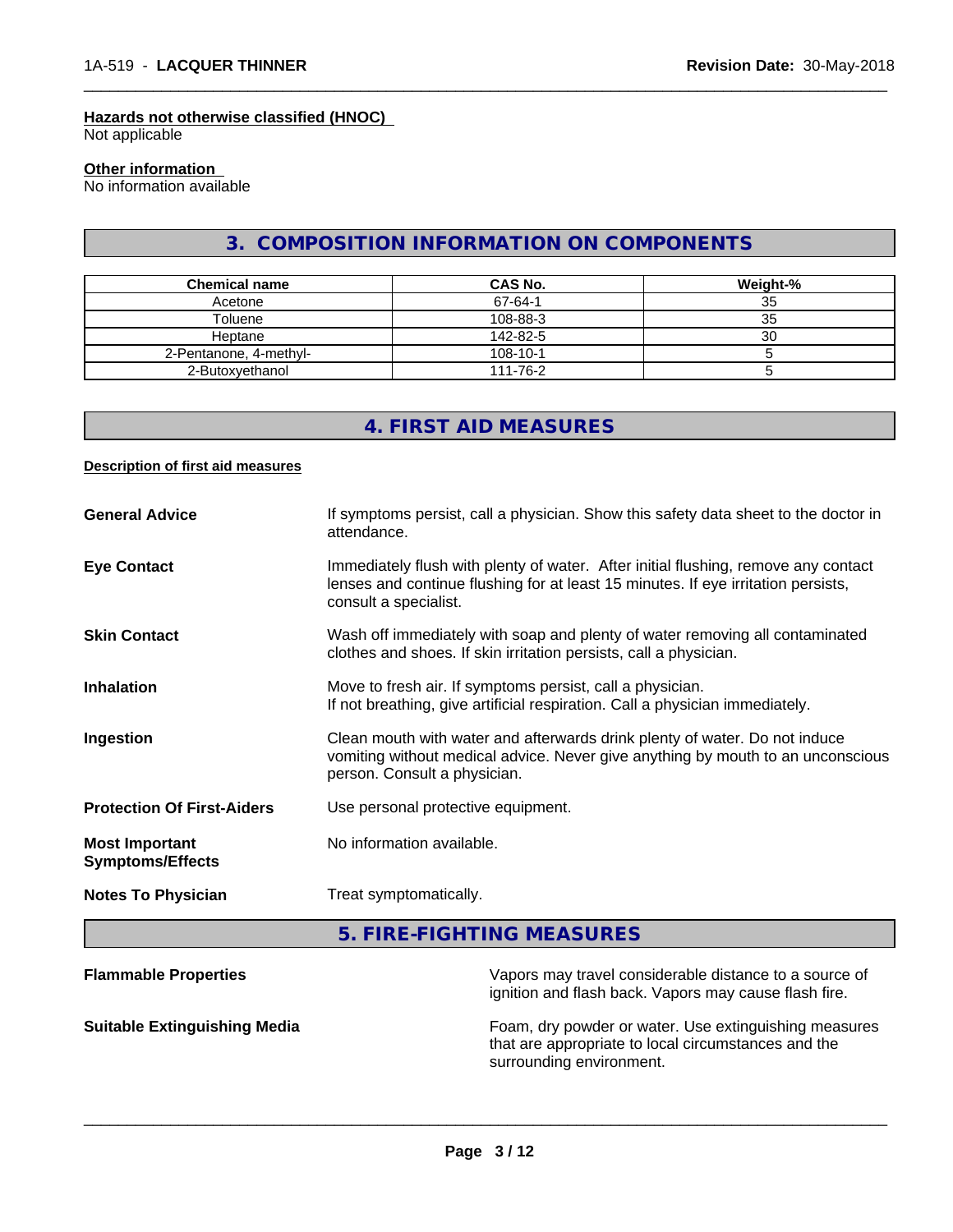| <b>NFPA Legend</b>                     |                                                               |                        |                                                                                                                                                        |                                                                                                                                                                         |  |
|----------------------------------------|---------------------------------------------------------------|------------------------|--------------------------------------------------------------------------------------------------------------------------------------------------------|-------------------------------------------------------------------------------------------------------------------------------------------------------------------------|--|
| <b>NFPA</b>                            | Health: 2                                                     | <b>Flammability: 3</b> | Instability: 0                                                                                                                                         | Special: Not Applicable                                                                                                                                                 |  |
|                                        | Lower flammability limit:<br><b>Upper flammability limit:</b> |                        | Not available<br>Not available                                                                                                                         |                                                                                                                                                                         |  |
|                                        | <b>Flammability Limits In Air</b>                             |                        |                                                                                                                                                        |                                                                                                                                                                         |  |
| <b>Method</b>                          |                                                               |                        | <b>PMCC</b>                                                                                                                                            |                                                                                                                                                                         |  |
|                                        | Flash Point (°C)                                              |                        | $-10.0$                                                                                                                                                |                                                                                                                                                                         |  |
| <b>Flash Point Data</b>                | Flash Point (°F)                                              |                        | 14.0                                                                                                                                                   |                                                                                                                                                                         |  |
| <b>Sensitivity To Static Discharge</b> |                                                               | Yes                    |                                                                                                                                                        |                                                                                                                                                                         |  |
|                                        | <b>Sensitivity To Mechanical Impact</b>                       |                        | No                                                                                                                                                     |                                                                                                                                                                         |  |
|                                        |                                                               |                        | vapors.                                                                                                                                                | heat and sources of ignition. Closed containers may<br>rupture if exposed to fire or extreme heat. Thermal<br>decomposition can lead to release of irritating gases and |  |
|                                        | <b>Specific Hazards Arising From The Chemical</b>             |                        |                                                                                                                                                        | Flammable. Flash back possible over considerable<br>distance. Keep product and empty container away from                                                                |  |
| <b>Hazardous combustion products</b>   |                                                               |                        | Burning may result in carbon dioxide, carbon monoxide<br>and other combustion products of varying composition<br>which may be toxic and/or irritating. |                                                                                                                                                                         |  |
| <b>Firefighters</b>                    | <b>Protective Equipment And Precautions For</b>               |                        | and full protective gear.                                                                                                                              | As in any fire, wear self-contained breathing apparatus<br>pressure-demand, MSHA/NIOSH (approved or equivalent)                                                         |  |
|                                        |                                                               |                        |                                                                                                                                                        |                                                                                                                                                                         |  |

- 0 Not Hazardous
- 1 Slightly
- 2 Moderate
- 3 High
- 4 Severe

*The ratings assigned are only suggested ratings, the contractor/employer has ultimate responsibilities for NFPA ratings where this system is used.*

*Additional information regarding the NFPA rating system is available from the National Fire Protection Agency (NFPA) at www.nfpa.org.*

## **6. ACCIDENTAL RELEASE MEASURES**

| <b>Personal Precautions</b>      | Remove all sources of ignition. Take precautions to prevent flashback. Ground<br>and bond all containers and handling equipment. Take precautionary measures<br>against static discharges. Ensure adequate ventilation. Avoid contact with skin,<br>eyes and clothing. Use personal protective equipment.  |
|----------------------------------|------------------------------------------------------------------------------------------------------------------------------------------------------------------------------------------------------------------------------------------------------------------------------------------------------------|
| <b>Other Information</b>         | Prevent further leakage or spillage if safe to do so. Do not allow material to<br>contaminate ground water system. Prevent product from entering drains. Do not<br>flush into surface water or sanitary sewer system. Local authorities should be<br>advised if significant spillages cannot be contained. |
| <b>Environmental precautions</b> | See Section 12 for additional Ecological Information.                                                                                                                                                                                                                                                      |
|                                  |                                                                                                                                                                                                                                                                                                            |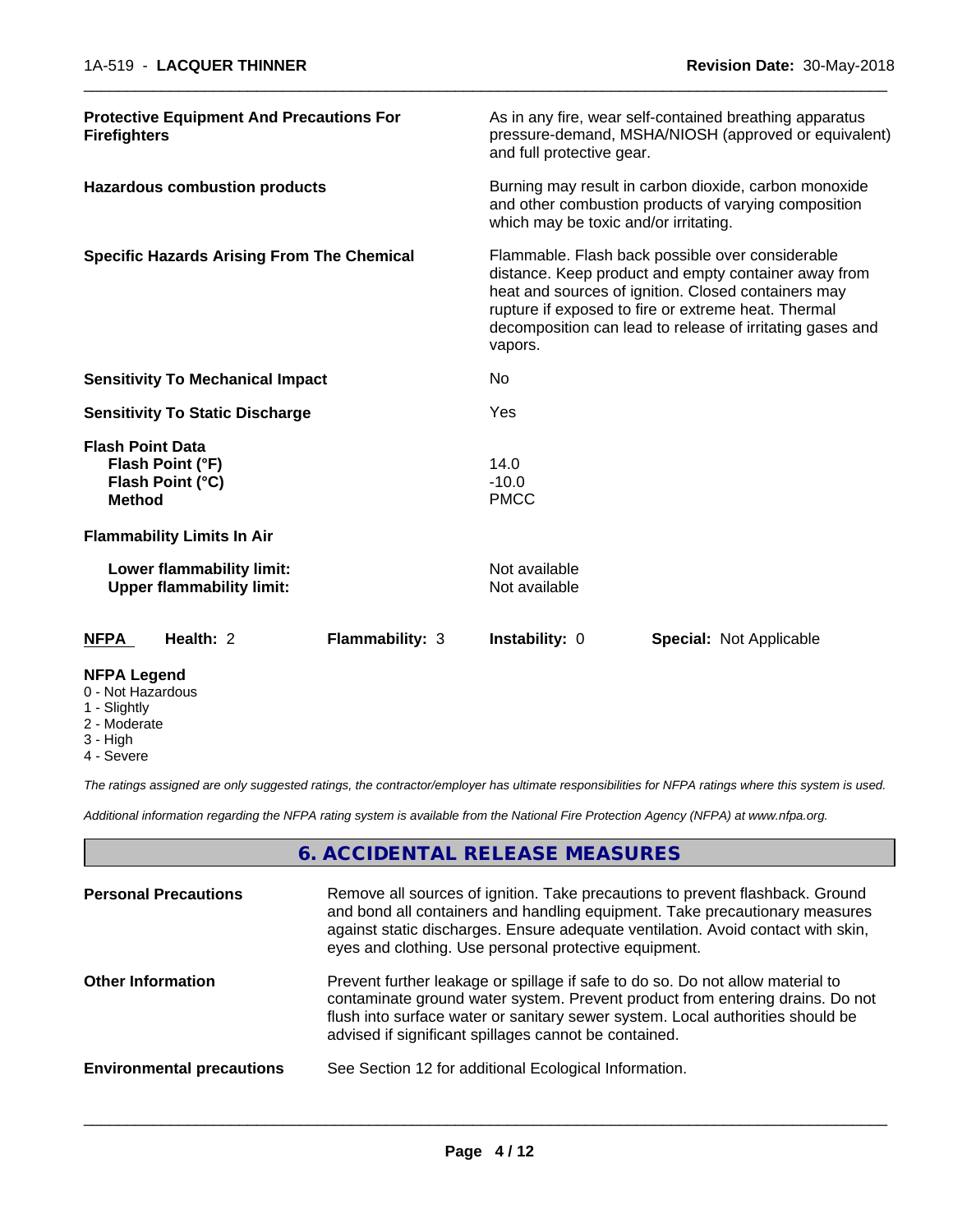| <b>Methods for Cleaning Up</b> | Dam up. Soak up with inert absorbent material. Use a non-sparking or explosion<br>proof means to transfer material to a sealed, appropriate container for disposal.<br>Clean contaminated surface thoroughly.                                                                                                                                                                                                                                  |
|--------------------------------|------------------------------------------------------------------------------------------------------------------------------------------------------------------------------------------------------------------------------------------------------------------------------------------------------------------------------------------------------------------------------------------------------------------------------------------------|
|                                | 7. HANDLING AND STORAGE                                                                                                                                                                                                                                                                                                                                                                                                                        |
| <b>Handling</b>                | Avoid contact with skin, eyes and clothing. Wear personal protective equipment.<br>Do not breathe vapors or spray mist. Use only in ventilated areas. Prevent vapor<br>build-up by providing adequate ventilation during and after use.                                                                                                                                                                                                        |
|                                | Take precautionary measures against static discharges. To avoid ignition of<br>vapors by static electricity discharge, all metal parts of the equipment must be<br>grounded. Keep away from heat, sparks and flame. Do not smoke. Extinguish all<br>flames and pilot lights, and turn off stoves, heaters, electric motors and other<br>sources of ignition during use and until all vapors are gone. Ignition and/or flash<br>back may occur. |
| <b>Storage</b>                 | Keep containers tightly closed in a dry, cool and well-ventilated place. Keep away<br>from heat. Keep away from open flames, hot surfaces and sources of ignition.<br>Keep in properly labeled containers. Keep out of the reach of children.                                                                                                                                                                                                  |
| <b>Incompatible Materials</b>  | Incompatible with strong acids and bases and strong oxidizing agents.                                                                                                                                                                                                                                                                                                                                                                          |
|                                | Technical measures/Precautions Ensure adequate ventilation. Use only where airflow will keep vapors from building<br>up in or near the work area in adjoining rooms. Comply with all national, state, and<br>local codes pertaining to the storage, handling, dispensing and disposal of<br>flammable liquids.                                                                                                                                 |
|                                | Dissipate static electricity during transfer by grounding and bonding containers<br>and equipment before transferring material. All equipment should be non-sparking<br>and explosion proof. Use explosion proof electrical equipment for ventilation,<br>lighting and material handling.                                                                                                                                                      |

**8. EXPOSURE CONTROLS/PERSONAL PROTECTION**

### **Exposure Limits**

| <b>Chemical name</b>   | <b>ACGIH TLV</b> | <b>OSHA PEL</b>                   |
|------------------------|------------------|-----------------------------------|
| Acetone                | 250 ppm - TWA    | 1000 ppm - TWA                    |
|                        | 500 ppm - STEL   | 2400 mg/m <sup>3</sup> - TWA      |
| Toluene                | 20 ppm - TWA     | 200 ppm - TWA                     |
|                        |                  | 300 ppm - Ceiling                 |
| Heptane                | 400 ppm - TWA    | 500 ppm - TWA                     |
|                        | 500 ppm - STEL   | 2000 mg/m <sup>3</sup> - TWA      |
| 2-Pentanone, 4-methyl- | 20 ppm - TWA     | 100 ppm - TWA                     |
|                        | 75 ppm - STEL    | 410 mg/m <sup>3</sup> - TWA       |
| 2-Butoxyethanol        | 20 ppm - TWA     | 50 ppm - TWA                      |
|                        |                  | 240 mg/m $3$ - TWA                |
|                        |                  | prevent or reduce skin absorption |

#### **Legend**

ACGIH - American Conference of Governmental Industrial Hygienists Exposure Limits OSHA - Occupational Safety & Health Administration Exposure Limits

N/E - Not Established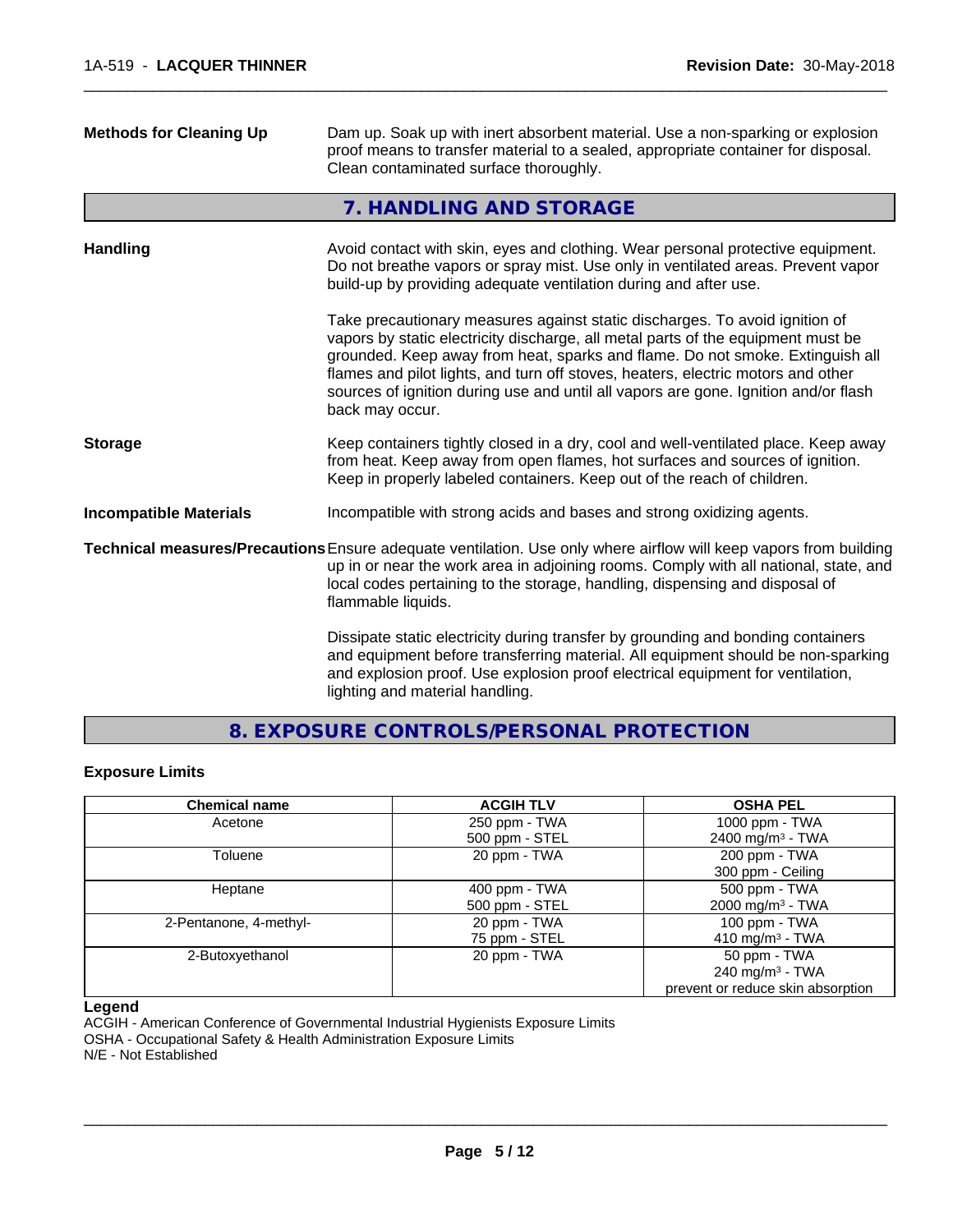| Appropriate engineering<br>controls  |                                                                                                                                                                                                                                                                                                                                                                     |
|--------------------------------------|---------------------------------------------------------------------------------------------------------------------------------------------------------------------------------------------------------------------------------------------------------------------------------------------------------------------------------------------------------------------|
| <b>Engineering Measures</b>          | Ensure adequate ventilation, especially in confined areas.                                                                                                                                                                                                                                                                                                          |
| <b>Personal Protective Equipment</b> |                                                                                                                                                                                                                                                                                                                                                                     |
| <b>Eye/Face Protection</b>           | Safety glasses with side-shields. If splashes are likely to occur, wear:. Tightly<br>fitting safety goggles.                                                                                                                                                                                                                                                        |
| <b>Skin Protection</b>               | Long sleeved clothing. Protective gloves.                                                                                                                                                                                                                                                                                                                           |
| <b>Respiratory Protection</b>        | Use only with adequate ventilation. In operations where exposure limits are<br>exceeded, use a NIOSH approved respirator that has been selected by a<br>technically qualified person for the specific work conditions. When spraying the<br>product or applying in confined areas, wear a NIOSH approved respirator<br>specified for paint spray or organic vapors. |
| <b>Hygiene Measures</b>              | Avoid contact with skin, eyes and clothing. Remove and wash contaminated<br>clothing before re-use. Wash thoroughly after handling.                                                                                                                                                                                                                                 |

#### **9. PHYSICAL AND CHEMICAL PROPERTIES**

**Appearance** liquid **and a limitation of the contract of the contract of the contract of the contract of the contract of the contract of the contract of the contract of the contract of the contract of the contract of the c Odor Threshold No information available No information available Density (lbs/gal)** 6.3 - 6.7<br> **Specific Gravity** 6.3 - 6.7 **Specific Gravity pH** No information available **Viscosity (cps)** No information available Notice 1, 1999 **Solubility(ies)** No information available in the solution of the solution of the solution available in the solution of the solution of the solution of the solution of the solution of the solution of the solution of the so **Water solubility Water solubility Water solubility Water solubility Water solubility Water solution Evaporation Rate No information available No information available Vapor pressure @20 °C (kPa)** No information available **Vapor density Vapor density No information available Wt. % Solids** 0 **Vol. % Solids** 0 **Wt. % Volatiles Vol. % Volatiles** 100 **VOC Regulatory Limit (g/L)** < 999 **Boiling Point (°F)** 132.8 **Boiling Point (°C)** 56.0 **Freezing Point (°F)** No information available **Freezing Point (°C)** No information available **Flash Point (°F)** 14.0 **Flash Point (°C)** -10.0 **Method** PMCC **Flammability (solid, gas)**<br> **Commability limit:**<br>
Upper flammability limit:<br>
Upper flammability limit: **Upper flammability limit:**<br> **Lower flammability limit:** No information available<br>
No information available **Lower flammability limit: Autoignition Temperature (°F)**<br> **Autoignition Temperature (°C)** No information available **Autoignition Temperature (°C) Decomposition Temperature (°F)** No information available **Decomposition Temperature (°C)** No information available<br> **Partition coefficient Partition available** 

little or no odor **No information available**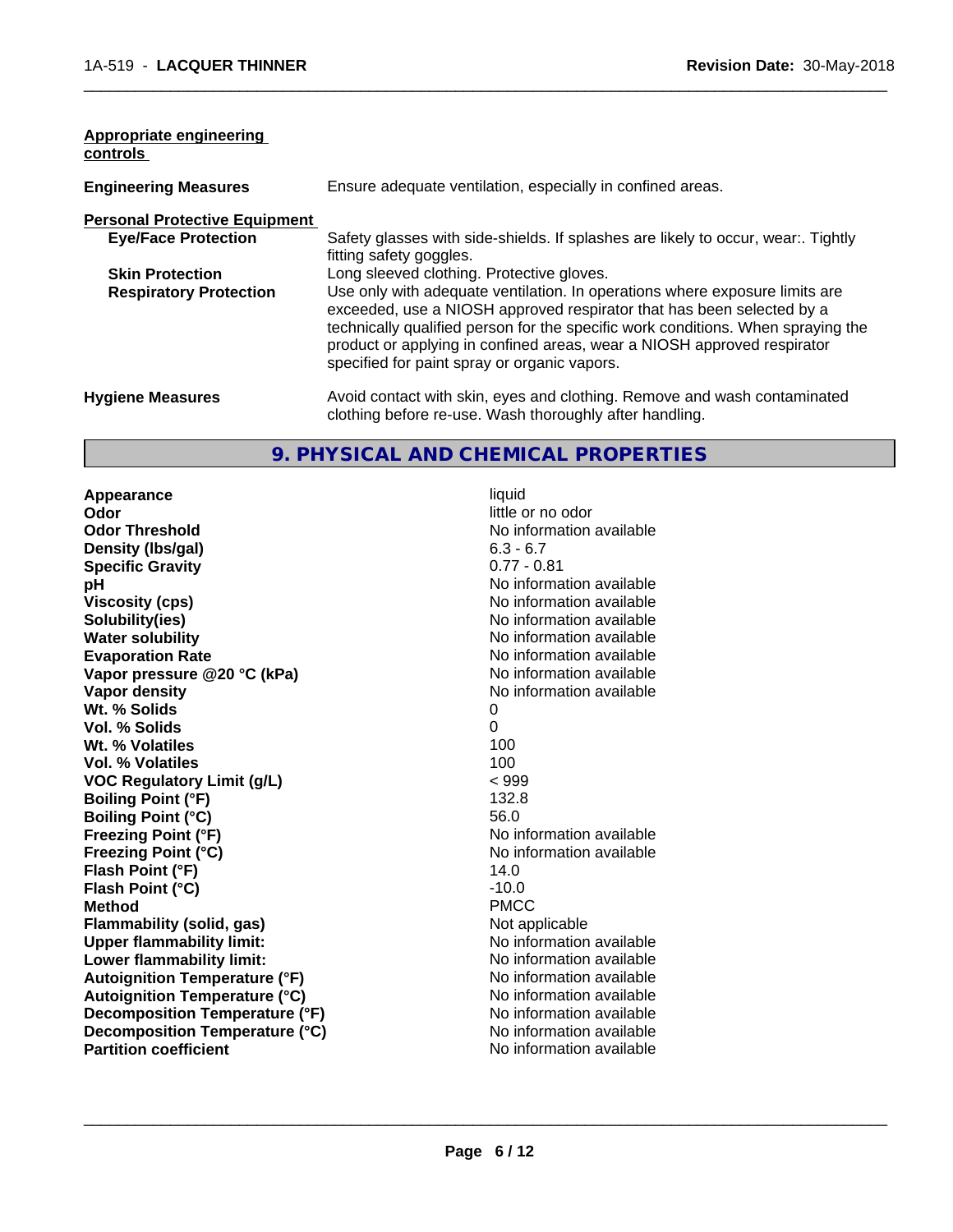## **10. STABILITY AND REACTIVITY**

 $\overline{\phantom{a}}$  ,  $\overline{\phantom{a}}$  ,  $\overline{\phantom{a}}$  ,  $\overline{\phantom{a}}$  ,  $\overline{\phantom{a}}$  ,  $\overline{\phantom{a}}$  ,  $\overline{\phantom{a}}$  ,  $\overline{\phantom{a}}$  ,  $\overline{\phantom{a}}$  ,  $\overline{\phantom{a}}$  ,  $\overline{\phantom{a}}$  ,  $\overline{\phantom{a}}$  ,  $\overline{\phantom{a}}$  ,  $\overline{\phantom{a}}$  ,  $\overline{\phantom{a}}$  ,  $\overline{\phantom{a}}$ 

| <b>Reactivity</b>                         | No data available                                                                                                         |
|-------------------------------------------|---------------------------------------------------------------------------------------------------------------------------|
| <b>Chemical Stability</b>                 | Stable under normal conditions. Hazardous polymerisation<br>does not occur.                                               |
| <b>Conditions to avoid</b>                | Keep away from open flames, hot surfaces, static<br>electricity and sources of ignition. Sparks. Elevated<br>temperature. |
| <b>Incompatible Materials</b>             | Incompatible with strong acids and bases and strong<br>oxidizing agents.                                                  |
| <b>Hazardous Decomposition Products</b>   | Thermal decomposition can lead to release of irritating<br>gases and vapors.                                              |
| <b>Possibility of hazardous reactions</b> | None under normal conditions of use.                                                                                      |

## **11. TOXICOLOGICAL INFORMATION**

| <b>Product Information</b>                                                                                                                     |                                                                                                                                                                                                                                                               |
|------------------------------------------------------------------------------------------------------------------------------------------------|---------------------------------------------------------------------------------------------------------------------------------------------------------------------------------------------------------------------------------------------------------------|
| Information on likely routes of exposure                                                                                                       |                                                                                                                                                                                                                                                               |
| <b>Principal Routes of Exposure</b>                                                                                                            | Eye contact, skin contact and inhalation.                                                                                                                                                                                                                     |
| <b>Acute Toxicity</b>                                                                                                                          |                                                                                                                                                                                                                                                               |
| <b>Product Information</b>                                                                                                                     | Repeated or prolonged exposure to organic solvents may lead to permanent brain<br>and nervous system damage. Intentional misuse by deliberately concentrating and<br>inhaling vapors may be harmful or fatal.                                                 |
|                                                                                                                                                | Symptoms related to the physical, chemical and toxicological characteristics                                                                                                                                                                                  |
| <b>Symptoms</b>                                                                                                                                | No information available                                                                                                                                                                                                                                      |
|                                                                                                                                                | Delayed and immediate effects as well as chronic effects from short and long-term exposure                                                                                                                                                                    |
| Eye contact<br><b>Skin contact</b>                                                                                                             | Causes serious eye irritation. May cause redness, itching, and pain.<br>May cause skin irritation and/or dermatitis. Prolonged skin contact may defat the<br>skin and produce dermatitis.                                                                     |
| Ingestion                                                                                                                                      | Harmful if swallowed. Ingestion may cause irritation to mucous membranes. Small<br>amounts of this product aspirated into the respiratory system during ingestion or<br>vomiting may cause mild to severe pulmonary injury, possibly progressing to<br>death. |
| <b>Inhalation</b>                                                                                                                              | Harmful by inhalation. High vapor / aerosol concentrations are irritating to the<br>eyes, nose, throat and lungs and may cause headaches, dizziness, drowsiness,<br>unconsciousness, and other central nervous system effects.                                |
| <b>Sensitization</b><br><b>Neurological Effects</b><br><b>Mutagenic Effects</b><br><b>Reproductive Effects</b><br><b>Developmental Effects</b> | No information available<br>No information available.<br>No information available.<br>Possible risk of impaired fertility. Possible risk of harm to the unborn child.<br>No information available.                                                            |
|                                                                                                                                                |                                                                                                                                                                                                                                                               |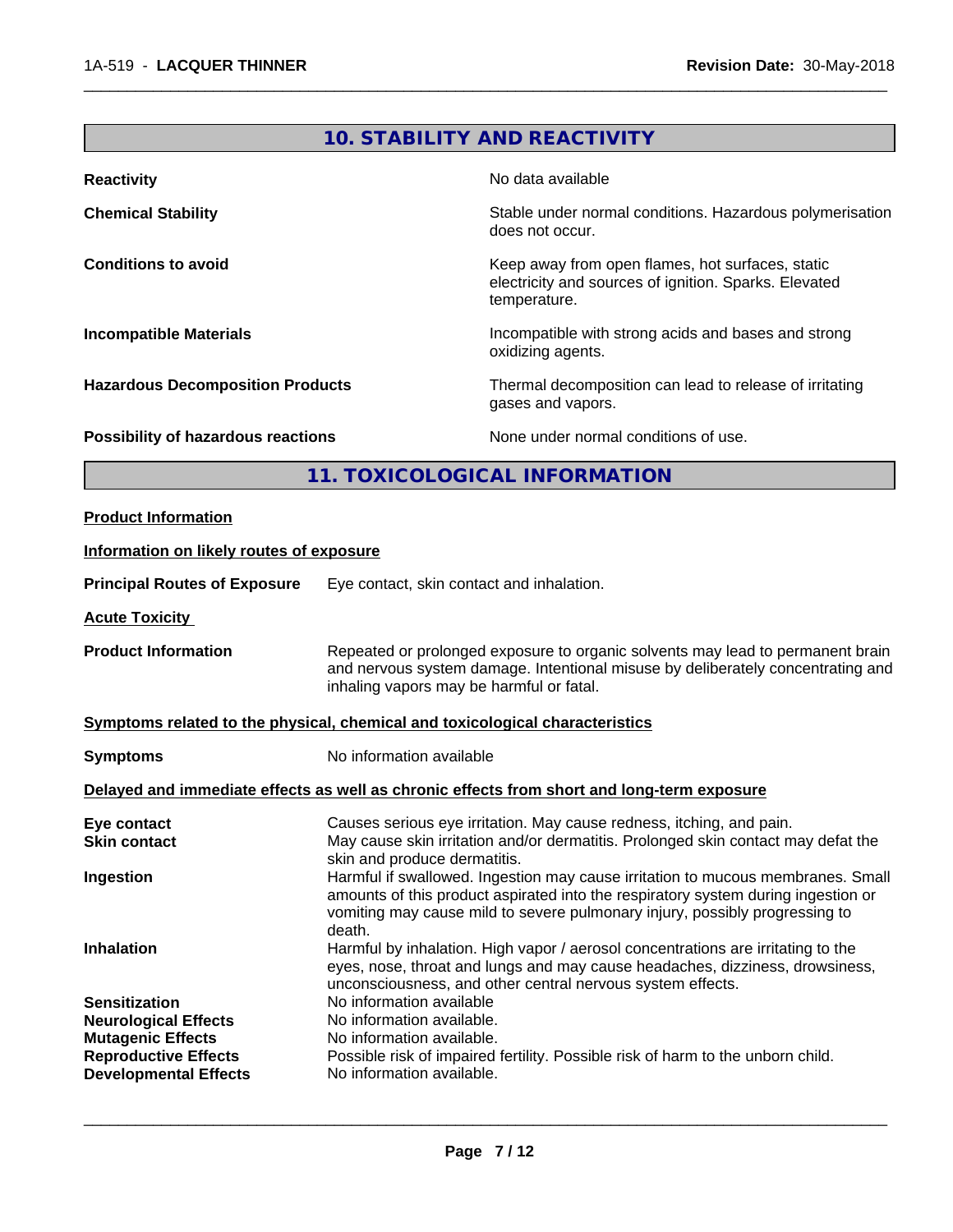| <b>Target organ effects</b>     | No information available.                                                                                                                                                                                                        |
|---------------------------------|----------------------------------------------------------------------------------------------------------------------------------------------------------------------------------------------------------------------------------|
| <b>STOT - repeated exposure</b> | Causes damage to organs through prolonged or repeated exposure if inhaled.                                                                                                                                                       |
|                                 | May cause disorder and damage to the. liver. kidney. spleen. blood.                                                                                                                                                              |
| <b>STOT - single exposure</b>   | May cause disorder and damage to the. Respiratory system. Central nervous<br>system.                                                                                                                                             |
| Other adverse effects           | No information available.                                                                                                                                                                                                        |
| <b>Aspiration Hazard</b>        | May be harmful if swallowed and enters airways. Small amounts of this product<br>aspirated into the respiratory system during ingestion or vomiting may cause mild<br>to severe pulmonary injury, possibly progressing to death. |

#### **Numerical measures of toxicity**

**The following values are calculated based on chapter 3.1 of the GHS document**

| ATEmix (oral)                        | 4305 mg/ka |
|--------------------------------------|------------|
| <b>ATEmix (dermal)</b>               | 3793 mg/kg |
| <b>ATEmix (inhalation-dust/mist)</b> | 52 ma/L    |
| ATEmix (inhalation-vapor)            | 562 ma/L   |

#### **Acute Toxicity Component Information**

Acetone LD50 Oral: 5800 mg/kg (Rat) **Toluene** LD50 Oral: 636 mg/kg (Rat) LD50 Dermal: 14100 µL/kg (Rabbit) LC50 Inhalation (Vapor): 49000 mg/m<sup>3</sup> (Rat, 4 hr.) Heptane LC50 Inhalation (Vapor): 103000 mg/m<sup>3</sup> (Rat, 4 hr.) 2-Pentanone, 4-methyl-LD50 Oral: 2080-4600 mg/kg (Rat) LC50 Inhalation (Vapor): 100000 mg/m<sup>3</sup> 2-Butoxyethanol LD50 Oral: 470 mg/kg (Rat) LD50 Dermal: 220 mg/kg (Rabbit) LC50 Inhalation (Vapor): 450 ppm (Rat, 4 hr.)

#### **Carcinogenicity**

*The information below indicateswhether each agency has listed any ingredient as a carcinogen:.*

| <b>Chemical name</b>      | <b>IARC</b>          | <b>NTP</b> | <b>OSHA</b> |
|---------------------------|----------------------|------------|-------------|
|                           | 2B<br>Possible Human |            | Listed      |
| 2-Pentanone,<br>4-methyl- | Carcinogen           |            |             |

#### **Legend**

IARC - International Agency for Research on Cancer NTP - National Toxicity Program OSHA - Occupational Safety & Health Administration

## **12. ECOLOGICAL INFORMATION**

## **Ecotoxicity Effects**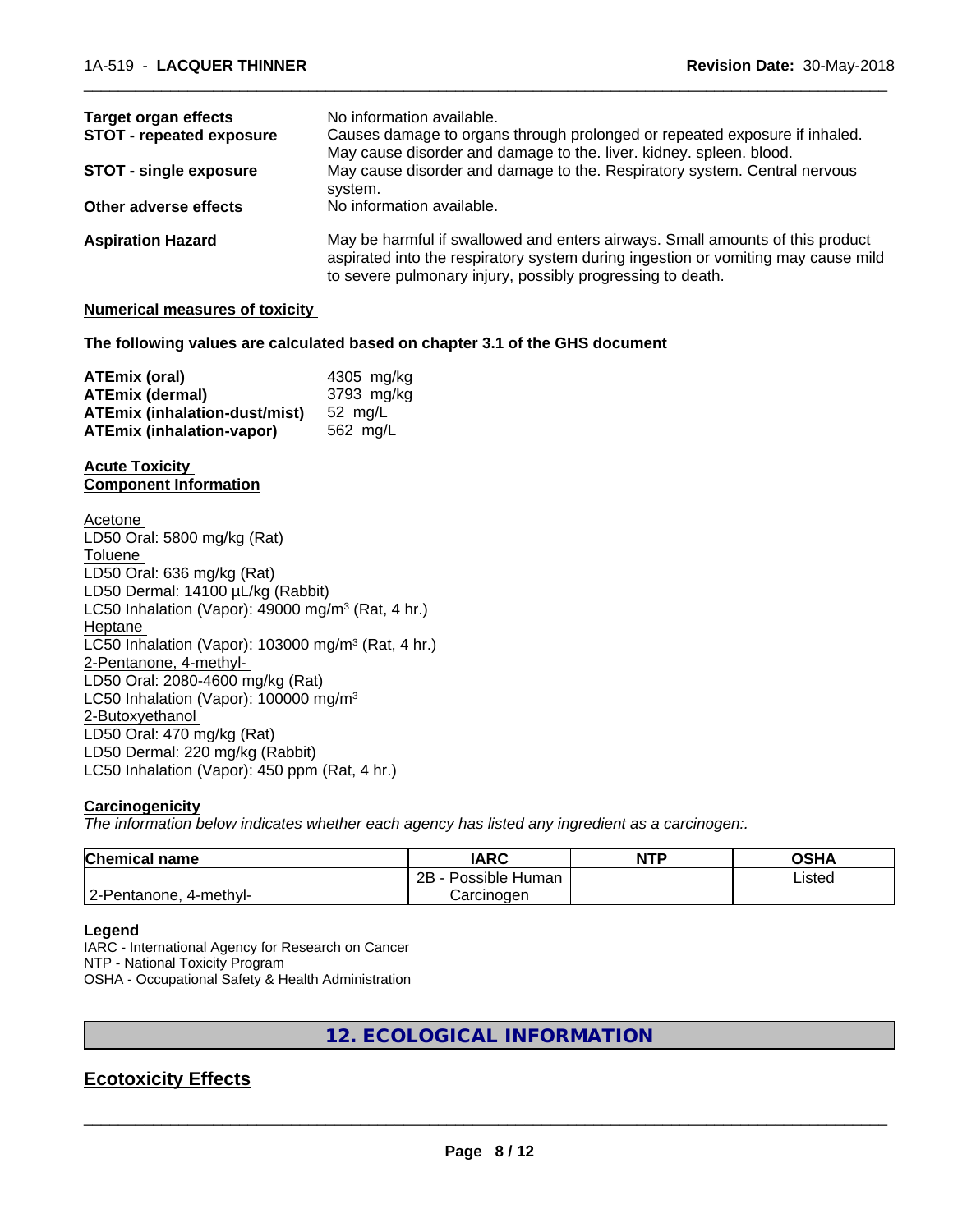The environmental impact of this product has not been fully investigated.

#### **Product Information**

#### **Acute Toxicity to Fish**

No information available

**Acute Toxicity to Aquatic Invertebrates**

No information available

**Acute Toxicity to Aquatic Plants**

No information available

#### **Persistence / Degradability**

No information available.

#### **Bioaccumulation**

There is no data for this product.

#### **Mobility in Environmental Media**

No information available.

## **Ozone**

Not applicable

### **Component Information**

#### **Acute Toxicity to Fish**

Acetone LC50: 8300 (Bluegill - 96 hr.) mg/L 2-Butoxyethanol  $LC50: 1490$  mg/L (Bluegill sunfish - 96 hr.)

#### **Acute Toxicity to Aquatic Invertebrates**

Acetone EC50: 12600 mg/L (Daphnia magna - 48 hr.)

## **Acute Toxicity to Aquatic Plants**

No information available

|                                | 13. DISPOSAL CONSIDERATIONS                                                                                                                                                                                               |
|--------------------------------|---------------------------------------------------------------------------------------------------------------------------------------------------------------------------------------------------------------------------|
| <b>Waste Disposal Method</b>   | Dispose of in accordance with federal, state, and local regulations. Local<br>requirements may vary, consult your sanitation department or state-designated<br>environmental protection agency for more disposal options. |
| <b>Empty Container Warning</b> | Emptied containers may retain product residue. Follow label warnings even after<br>container is emptied. Residual vapors may explode on ignition.                                                                         |
|                                | 14. TRANSPORT INFORMATION                                                                                                                                                                                                 |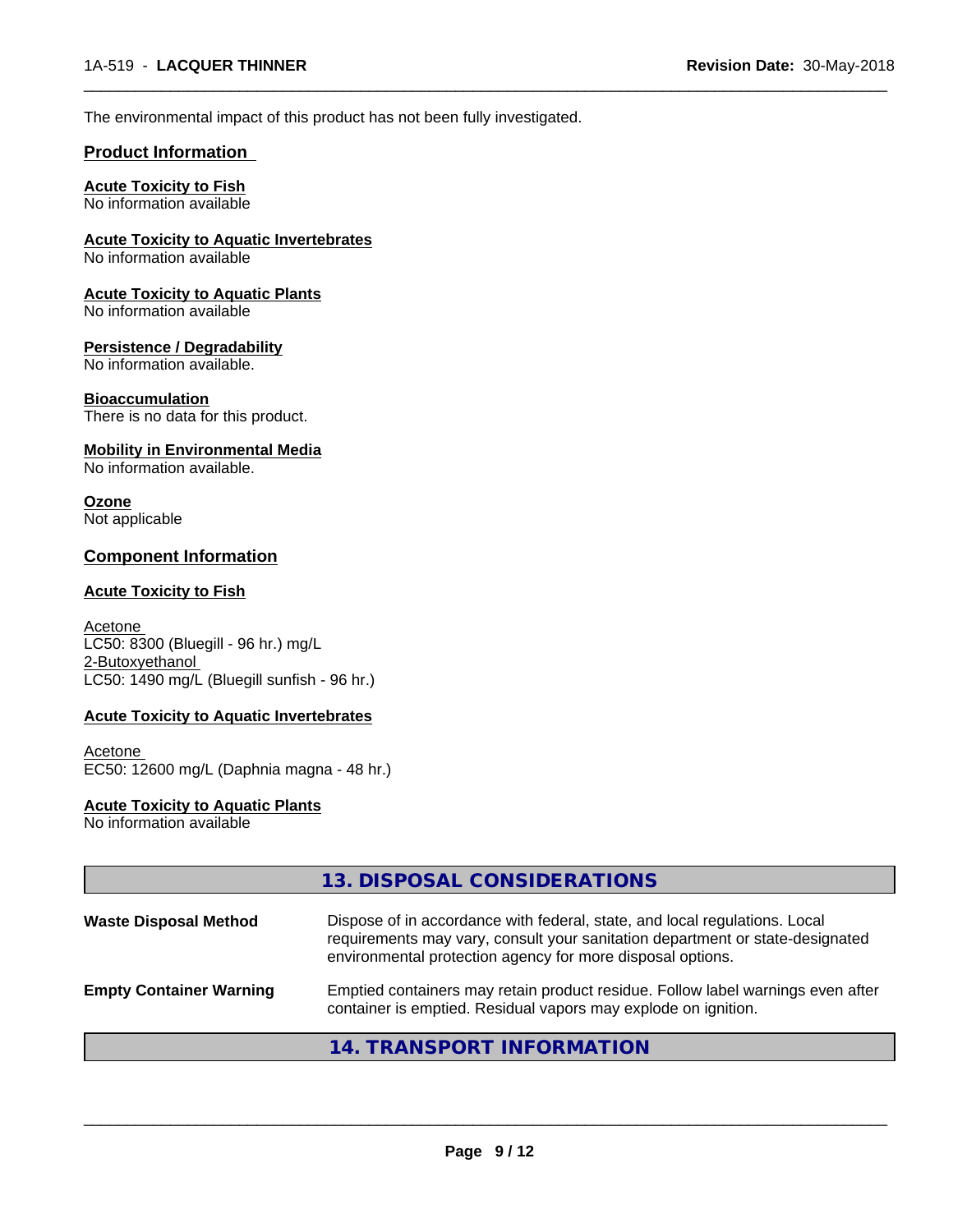| <b>DOT</b><br><b>Proper Shipping Name</b><br><b>Hazard class</b><br>UN-No.<br><b>Packing Group</b><br><b>Description</b> | PAINT RELATED MATERIAL<br>3<br>UN1263<br>UN1263, PAINT RELATED MATERIAL, 3, II, Marine Pollutant (Heptane) |
|--------------------------------------------------------------------------------------------------------------------------|------------------------------------------------------------------------------------------------------------|
| <b>ICAO/IATA</b>                                                                                                         | Contact the preparer for further information.                                                              |
| <b>IMDG/IMO</b>                                                                                                          | Contact the preparer for further information.                                                              |

#### **15. REGULATORY INFORMATION**

 $\overline{\phantom{a}}$  ,  $\overline{\phantom{a}}$  ,  $\overline{\phantom{a}}$  ,  $\overline{\phantom{a}}$  ,  $\overline{\phantom{a}}$  ,  $\overline{\phantom{a}}$  ,  $\overline{\phantom{a}}$  ,  $\overline{\phantom{a}}$  ,  $\overline{\phantom{a}}$  ,  $\overline{\phantom{a}}$  ,  $\overline{\phantom{a}}$  ,  $\overline{\phantom{a}}$  ,  $\overline{\phantom{a}}$  ,  $\overline{\phantom{a}}$  ,  $\overline{\phantom{a}}$  ,  $\overline{\phantom{a}}$ 

## **International Inventories**

| <b>TSCA: United States</b> | Yes - All components are listed or exempt. |
|----------------------------|--------------------------------------------|
| <b>DSL: Canada</b>         | Yes - All components are listed or exempt. |

### **Federal Regulations**

#### **SARA 311/312 hazardous categorization**

| Acute health hazard               | Yes |
|-----------------------------------|-----|
| Chronic Health Hazard             | Yes |
| Fire hazard                       | Yes |
| Sudden release of pressure hazard | N٥  |
| Reactive Hazard                   | N٥  |

#### **SARA 313**

Section 313 of Title III of the Superfund Amendments and Reauthorization Act of 1986 (SARA). This product contains a chemical or chemicals which are subject to the reporting requirements of the Act and Title 40 of the Code of Federal Regulations, Part 372:

| <b>Chemical name</b>   | <b>CAS No.</b> | Weight-% | <b>CERCLA/SARA 313</b><br>(de minimis concentration) |
|------------------------|----------------|----------|------------------------------------------------------|
| Toluene                | 108-88-3       | 35       |                                                      |
| 2-Pentanone, 4-methyl- | 108-10-1       |          | 0. ا                                                 |
| 2-Butoxyethanol        | 111-76-2       |          | 0. ا                                                 |

#### **Clean Air Act,Section 112 Hazardous Air Pollutants (HAPs) (see 40 CFR 61)**

This product contains the following HAPs:

| <b>Chemical name</b>   | CAS No.  | <b>Weight-%</b> | <b>Hazardous Air Pollutant</b><br>(HAP) |
|------------------------|----------|-----------------|-----------------------------------------|
| Toluene                | 108-88-3 | 35              | _isted                                  |
| 2-Pentanone, 4-methyl- | 108-10-1 |                 | ∟isted                                  |

## **US State Regulations**

#### **California Proposition 65**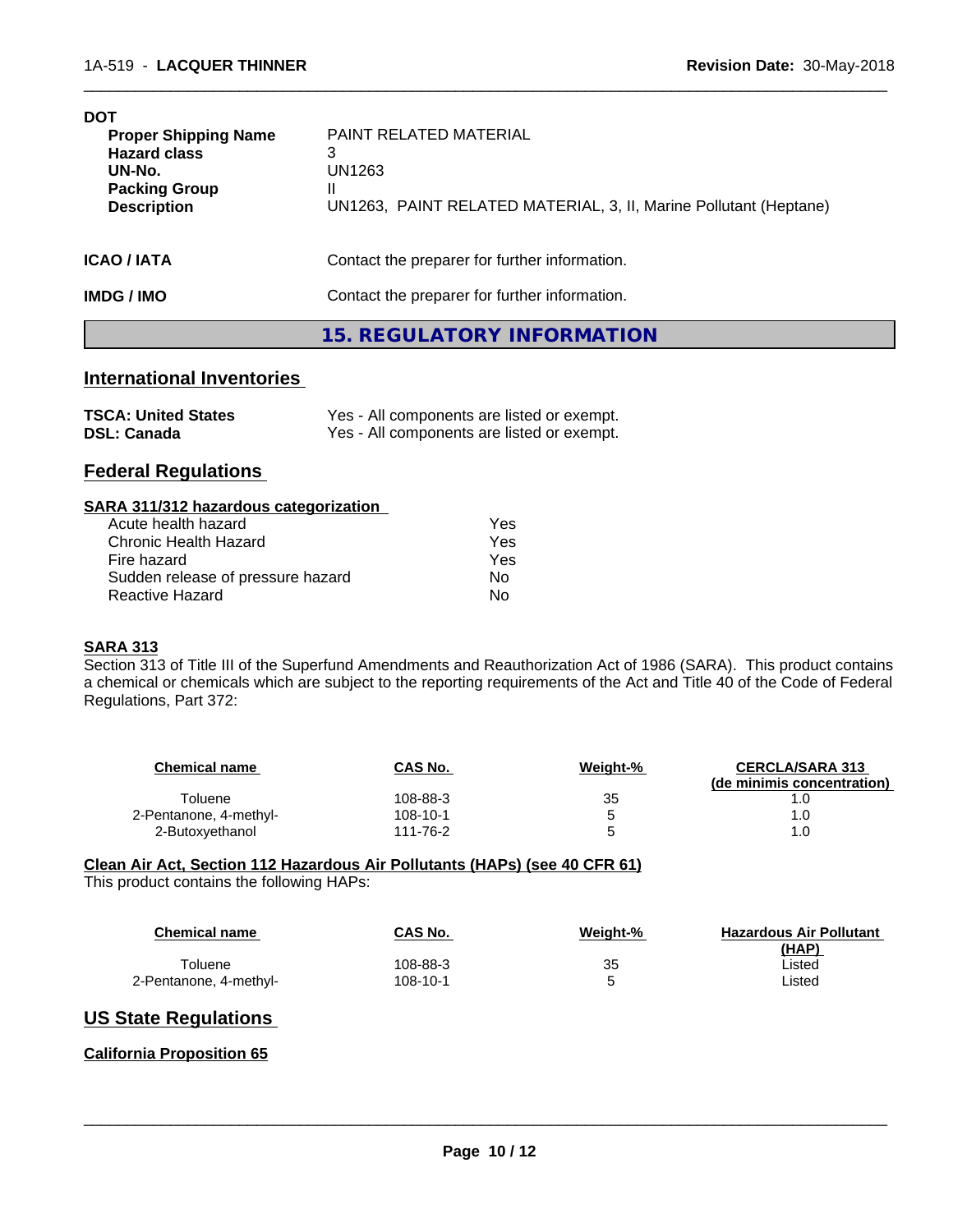# **AVIMARNING:** Cancer and Reproductive Harm– www.P65warnings.ca.gov

#### **State Right-to-Know**

| <b>Chemical name</b>   | <b>Massachusetts</b> | <b>New Jersey</b> | Pennsylvania |
|------------------------|----------------------|-------------------|--------------|
| Acetone                |                      |                   |              |
| Toluene                |                      |                   |              |
| Heptane                |                      |                   |              |
| 2-Pentanone, 4-methyl- |                      |                   |              |
| 2-Butoxvethanol        |                      |                   |              |

 $\overline{\phantom{a}}$  ,  $\overline{\phantom{a}}$  ,  $\overline{\phantom{a}}$  ,  $\overline{\phantom{a}}$  ,  $\overline{\phantom{a}}$  ,  $\overline{\phantom{a}}$  ,  $\overline{\phantom{a}}$  ,  $\overline{\phantom{a}}$  ,  $\overline{\phantom{a}}$  ,  $\overline{\phantom{a}}$  ,  $\overline{\phantom{a}}$  ,  $\overline{\phantom{a}}$  ,  $\overline{\phantom{a}}$  ,  $\overline{\phantom{a}}$  ,  $\overline{\phantom{a}}$  ,  $\overline{\phantom{a}}$ 

#### **Legend**

X - Listed

## **16. OTHER INFORMATION**

**HMIS** - **Health:** 2\* **Flammability:** 3 **Reactivity:** 0 **PPE:** -

#### **HMIS Legend**

- 0 Minimal Hazard
- 1 Slight Hazard
- 2 Moderate Hazard
- 3 Serious Hazard
- 4 Severe Hazard
- \* Chronic Hazard
- X Consult your supervisor or S.O.P. for "Special" handling instructions.

*Note: The PPE rating has intentionally been left blank. Choose appropriate PPE that will protect employees from the hazards the material will present under the actual normal conditions of use.*

*Caution: HMISÒ ratings are based on a 0-4 rating scale, with 0 representing minimal hazards or risks, and 4 representing significant hazards or risks. Although HMISÒ ratings are not required on MSDSs under 29 CFR 1910.1200, the preparer, has chosen to provide them. HMISÒ ratings are to be used only in conjunction with a fully implemented HMISÒ program by workers who have received appropriate HMISÒ training. HMISÒ is a registered trade and service mark of the NPCA. HMISÒ materials may be purchased exclusively from J. J. Keller (800) 327-6868.*

 **WARNING!** If you scrape, sand, or remove old paint, you may release lead dust. LEAD IS TOXIC. EXPOSURE TO LEAD DUST CAN CAUSE SERIOUS ILLNESS, SUCH AS BRAIN DAMAGE, ESPECIALLY IN CHILDREN. PREGNANT WOMEN SHOULD ALSO AVOID EXPOSURE.Wear a NIOSH approved respirator to control lead exposure. Clean up carefully with a HEPA vacuum and a wet mop. Before you start, find out how to protect yourself and your family by contacting the National Lead Information Hotline at 1-800-424-LEAD or log on to www.epa.gov/lead.

| <b>Prepared By</b>                               | <b>Product Stewardship Department</b><br>Benjamin Moore & Co.<br>101 Paragon Drive<br>Montvale, NJ 07645<br>800-225-5554 |  |
|--------------------------------------------------|--------------------------------------------------------------------------------------------------------------------------|--|
| <b>Revision Date:</b><br><b>Revision Summary</b> | 30-May-2018<br>Not available                                                                                             |  |

#### Disclaimer

The information contained herein is presented in good faith and believed to be accurate as of the effective date shown